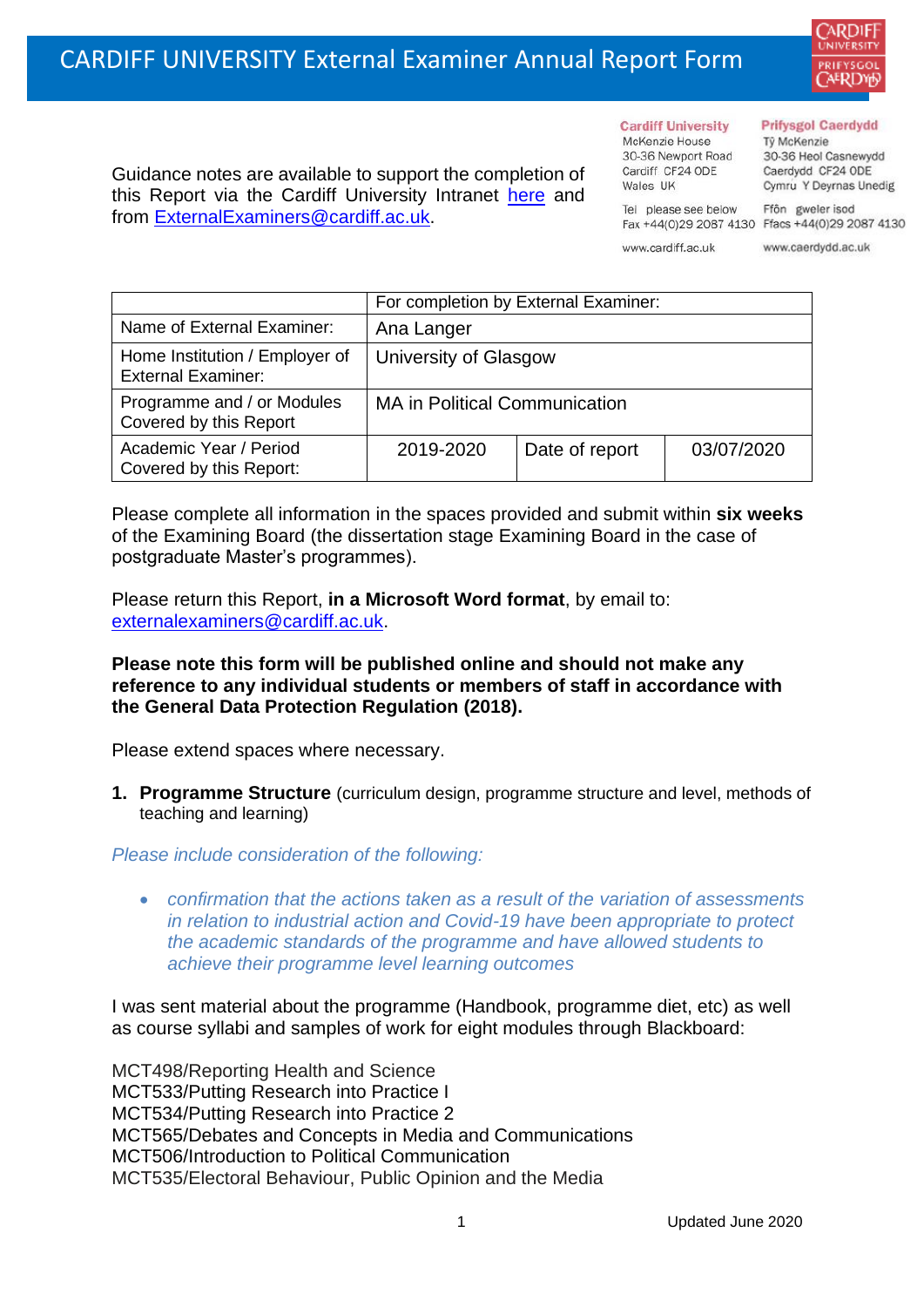MCT566/Media and Political Understanding MCT540/Social Media and Politics

Based on this material, I can confidently say that the MA in Political Communication is, undoubtedly, a high-quality programme. The programme structure and content, as well as the combined modes of assessment across courses, succeeds at achieving the difficult balance between a very solid academic focus (what we might call a more theoretical approach) and more practical dimensions, including a strong engagement with everyday developments in politics and communication. This is clearly the case in the media kit in the Introduction to Political Communication but also, for example, in Theories and Concepts, which has an applied theory to case element. Some of the assignments in the research components also provide very useful transferable skills. It is also a clear strength of the programme that it offers a wide-ranging and interesting set of optional courses which are specifically relevant to the programme.

The dissertation process is impressively done. I haven't seen the dissertations yet, but I am positively looking forward to reading them. Having said that, in terms of the programme structure, I think it is worth perhaps discussing whether it is too much for the dissertation to take 60 credits plus 20 more for PRiP 1, especially as the assignments (the proposal and literature review) for the latter could, in some ways, be considered as being credited twice.

The programme seems challenging enough for the most able but also doable enough for all. A few the students who have failed assessments seem to struggle with language, however. I wonder what the language entry requirements are and the level of support offered to international during the course, and whether this is enough (to be fair, the same concerns apply in some ways to my institution and programme and undoubtedly to many others).

The School and course conveners have been very diligent on trying to minimise the impact of the industrial action and the implications of COVID19 including, where appropriate, designing new forms of assessment.

**2. Academic Standards** (comparability with other UK HEIs, achievement of students, any PSRB requirements)

The programme provides a high-quality education, and this is recognised as such by academics and practitioners in the field in the UK and beyond. In my view, it is undoubtedly one of the top 3 Polcom programmes in the country. Moreover, having read a sample of work for all courses, it is clear that the programme teaches students of a range of abilities. This includes some students with a very high level of skills; these students clearly excel, and some of their work is very impressive indeed. But it is also clear from the assessment I have read that the programme greatly helps developing the skills and knowledge of those who start (for a number of reasons) at a lower level of ability.

It is also clear to me that the grades are an accurate reflection of the standards that students achieved and so are the overall degree classifications. The changes made as a result of COVID (the Safety Net Policy) seem reasonable and in line with what has been done by other UK institutions. It is a compassionate policy that also succeeds at maintaining the academic standards. It is also, I have no doubt, very difficult for staff to apply it, and so they should be commended, especially those in professional support roles.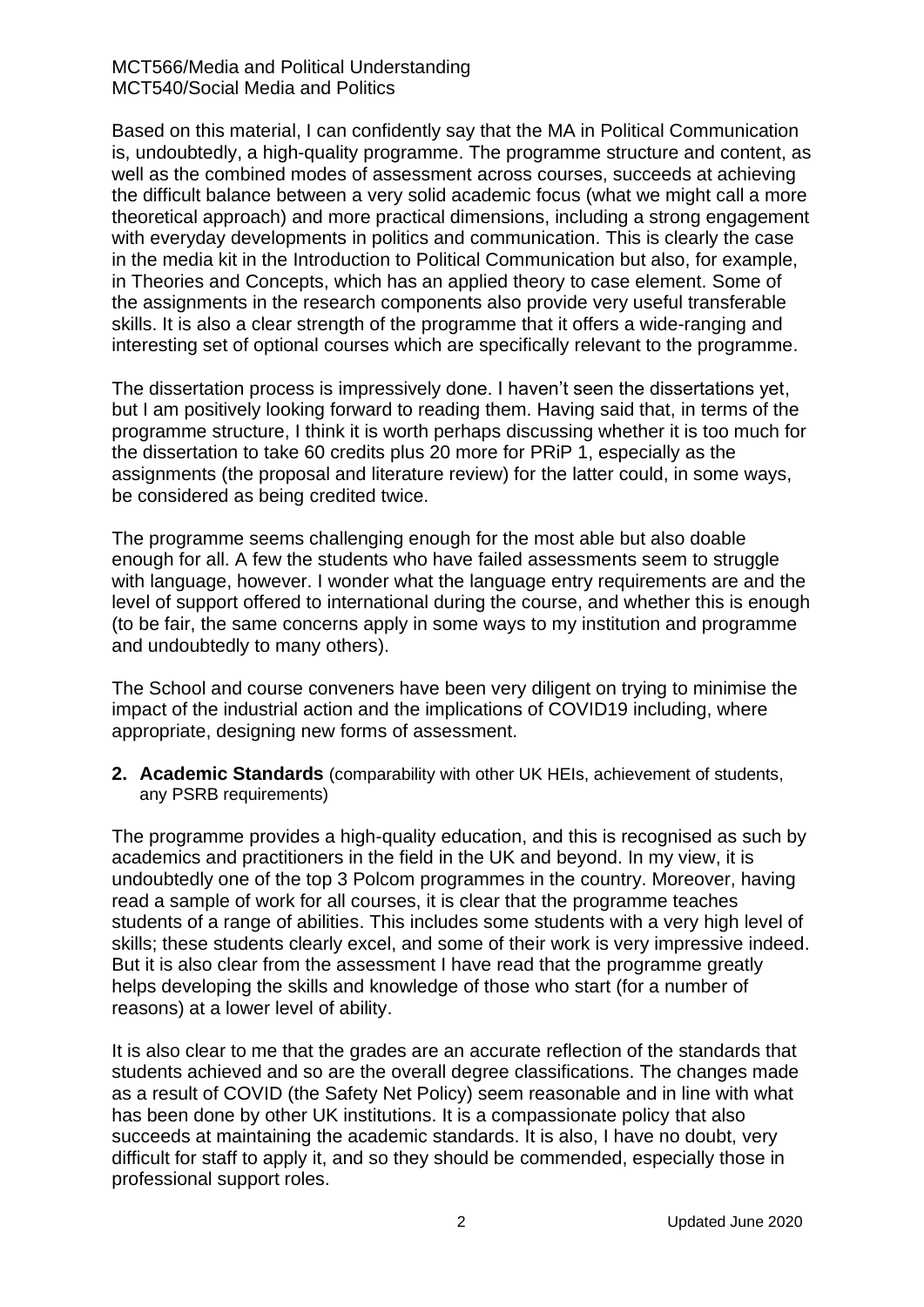*Please include consideration of the following:* 

- *module marks are an accurate reflection of the standards they achieved, and the award classification reflects their academic attainment on their degree programme.*
- *if scaling has been recommended by the pre-Examining Board, there is appropriate justification for the recommendation based on the scaling guidance and the proposed scaling methodology to be applied to the marks is appropriate*
- *the application of the Safety Net Policy to ensure that students' award classification reflects their academic attainment on the degree programme, and that the degree classification is not affected by any potential dip in their academic performance in assessments undertaken during a period of disruption.*
- Highlighting where the Safety Net Policy could not be applied/or only in part *due to specific PSRB requirements and the outcomes of the discussion and decisions made.*
- *the academic standards of degrees meet the requirements of the relevant national qualifications' framework.*
- *the degrees awarded by the University are valid and reliable and are of an equivalent standard to degrees awarded in previous years.*
- *confirmation that the degree outcomes of each programme under consideration are in line with the sector and meet any professional, statutory, regulatory body requirements.*
- *where issues have been identified, the main Examining Board have been clear in their deliberations and actions to safeguard the academic standards.*
- **3. The Assessment Process** (enabling achievement of aims and learning outcomes; stretch of assessment; comparability of standards between modules of the same level)

*Please include consideration of the following:* 

- *assessment variations used are appropriate, and where possible continue to test the module learning outcomes*
- *students continued to be provided with the opportunity to demonstrate achievement of the programme learning outcomes as a result of the variations*
- *assessments continued to be conducted with care and due diligence to ensure that students were not academically disadvantaged as a result of the variations.*

In my view, the suit of assessments across courses in the programme are well designed for testing the ILOs. Moreover, most courses include an applied/practical element, which is great to see. The marking is done fairly and rigorously, and is broadly consistent across courses (although some markers seem harsher on language than others), and the feedback is comprehensive and explains well the reasons for the grade and how students can improve.

Perhaps the marking criteria could be more consistently spelled out across courses, however. Also (and this is something we struggle with too), there seem to be some issues of consistency in the application (or even in the existence) of penalties for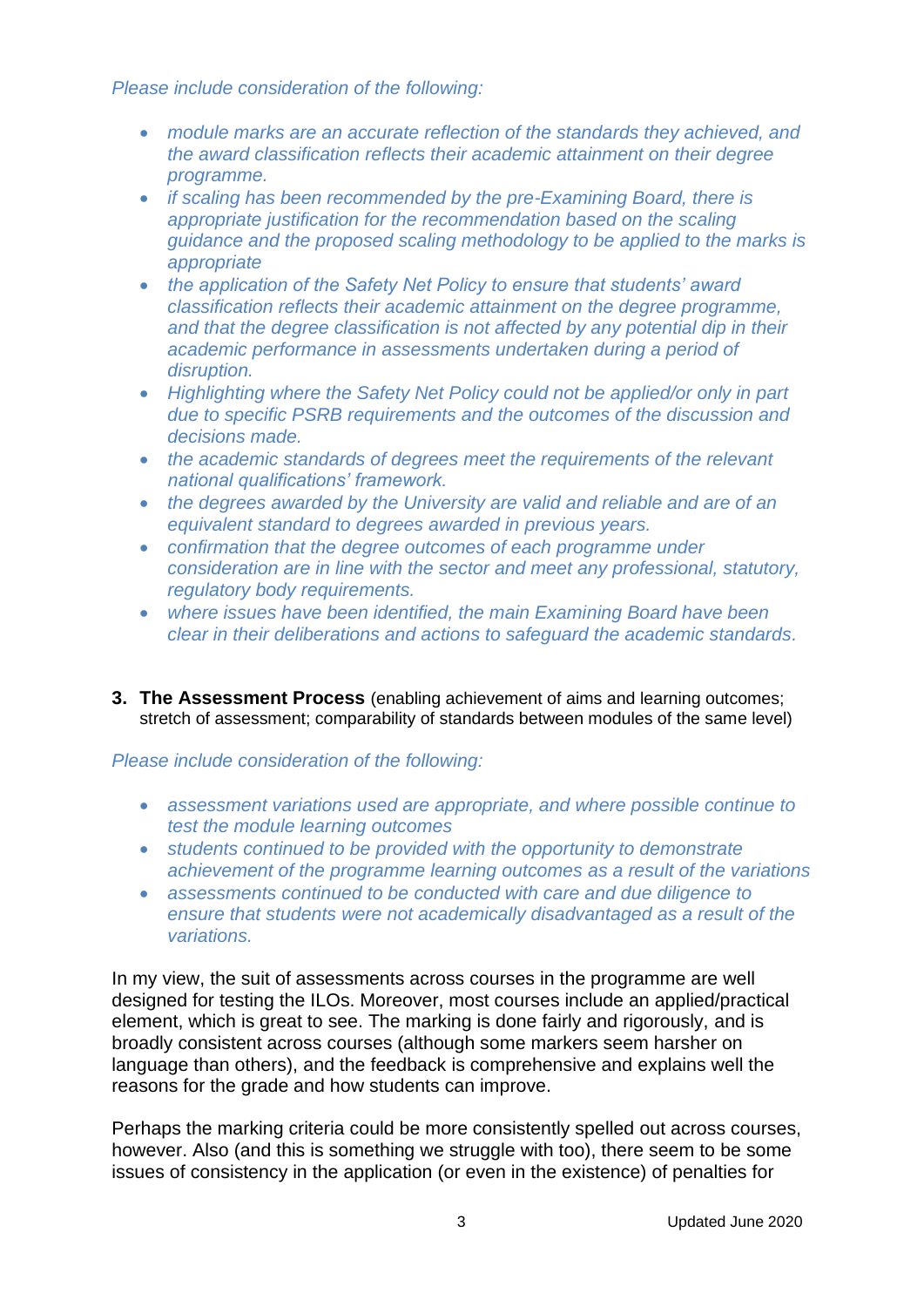over/under length. Same perhaps with low grades: some markers go as low as 20, whereas for others perhaps a bad grade is a high 40 or even a low 50. Consistency on this is particularly important as this marks will average for each course and later matter for the degree classification

Generally, the workload seems comparable across courses of the same number of credits. The only exception, I would say, is for Putting Research into Practice II where there are five assignments. The course is great and the assessment is actually very useful to prepare them for the dissertation and also helps students develop great transferable skills. However, 5 assignments do seem a lot for 20 credits for students as well as for markers.

I am confident that, despite the disruptions provoked by the impact of COVID19, the assessments process continued to be conducted in a fair and rigours manner. Changes were made to assessment where it was necessary while minimising (unnecessary) change.

4. **Examination of Master's Dissertations (if applicable)** (sample of dissertations received, appropriateness of marking schemes, standard of internal marking, classification of awards)

*Not applicable* 

*Where possible please complete this section following the dissertation examining board determining the final award*.

## **5. Year-on-Year Comments**

[Previous External Examiner Reports are available from the Cardiff University Website [here.](https://www.cardiff.ac.uk/public-information/quality-and-standards/external-examiner-reports)]

*Please note that due to the unprecedented nature of the Covid-19 pandemic, Schools may have had limited time to enact changes*.

Last year's report mentioned that Brexit featured strongly as an assessment topic and that this might be an issue. This wasn't an issue at all in the work I looked at for this year.

The report also raised continuing concerns about English language standards. This is something that the programme has worked on, but it is still, as across most of the UK HE sector as a whole, an issue. As I mention in my report, in part this problem might be a result of English entry requirements: are they high enough for students to perform at the level required?

**6. Preparation for the role of External Examiner (for new External Examiners only)** (appropriateness of briefing provided by the programme team and supporting information, visits to School, ability to meet with students, arrangements for accessing work to review)

Given that this is my first year as external examiner, it would have been great to be able to visit in person. This was, of course, made impossible by COVID19. Regardless, the convener and the support staff did their very best to provide me with all the necessary material, including a tailored folder in each of the courses pages in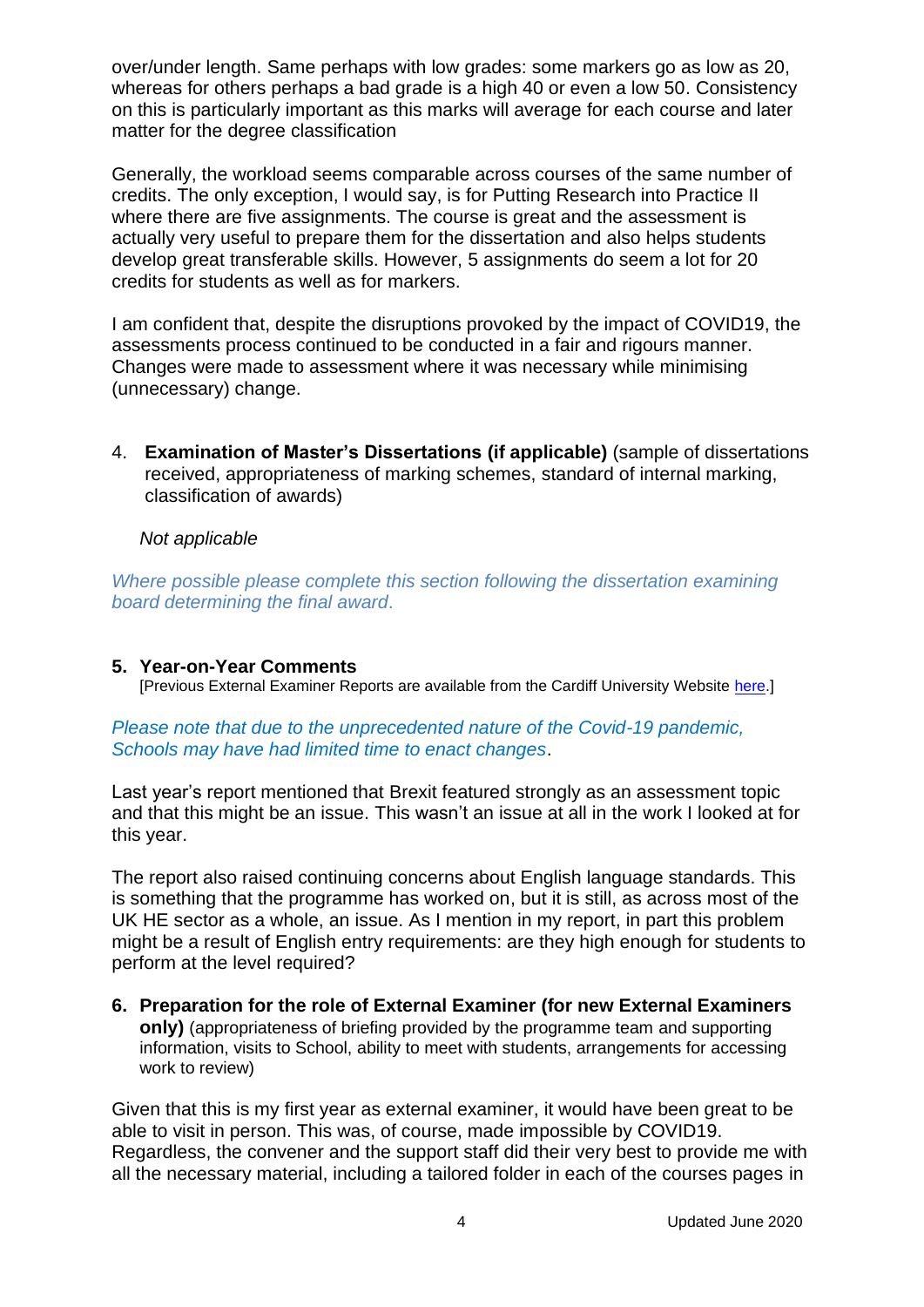Blackboard, which is incredibly helpful. They also made themselves available at every opportunity and answered my queries promptly and diligently. Given the context, this is particularly remarkable, and I am very grateful for it. The Guide for Markers is incredibly detailed and well done; it is a great resource for the external but even more so, I imagine, for markers, and especially new staff.

**7. Noteworthy Practice and Enhancement** (good and innovative practice in learning, teaching and assessment; opportunities for enhancement of learning opportunities)

*Due to the need to for continued adaptations during the continuing COVID-19 pandemic, we would be grateful if you could please include consideration of the following:* 

• *advice and guidance on where adaptations can be made to support a blend of high-quality on-campus and online learning for 2020/21 to support Schools with curriculum developments to address ongoing requirements to socially distance due to Covid-19.*

The range of courses and how many of them have a more practical dimension is innovative and constitutes, for me, best practice among Polcom programmes in the UK. I am also highly impressed by the dissertation process, including the two Research in Practice courses as well as the away days. This is great for students and highly commendable, especially given the increasing time demands for staff that affect us all in the HE sector.

I also would like to congratulate the School for having an all-electronic submission and marking policy. This is best for students and best for the environment.

I was also very impressed for the excellent guide for marking, including on how to mark/comment on Turnitin as well as on process of moderation. This is a great resource for staff, especially new ones, as well as for students.

I do not have specific suggestions on how to deal with 2020/2021. What I can say, however, is that it is incredibly important that the needs and limitations (medical, psychological, practical) of both students and staff are taken into account. Staff can only do so much to 'transition' to remote teaching, especially when it is likely to be done fairly last minute (the situation is changing all the time) and under difficult conditions (e.g. absence/reduced childcare for many). Realistic expectations stated clearly and early are key.

**8. Appointment Overview (for retiring External Examiners only)** (significant changes in standards, programme/discipline developments, implementation of recommendations, further areas of work)

## **9. Issues for Response**

To assist with a timely and detailed response top your report, we would be grateful if you could briefly summarise any issues referred to above that you would like to be specifically addressed in our institutional response.

1. Consider reducing the number of assignments in MCT534 Putting Research into Practice II.